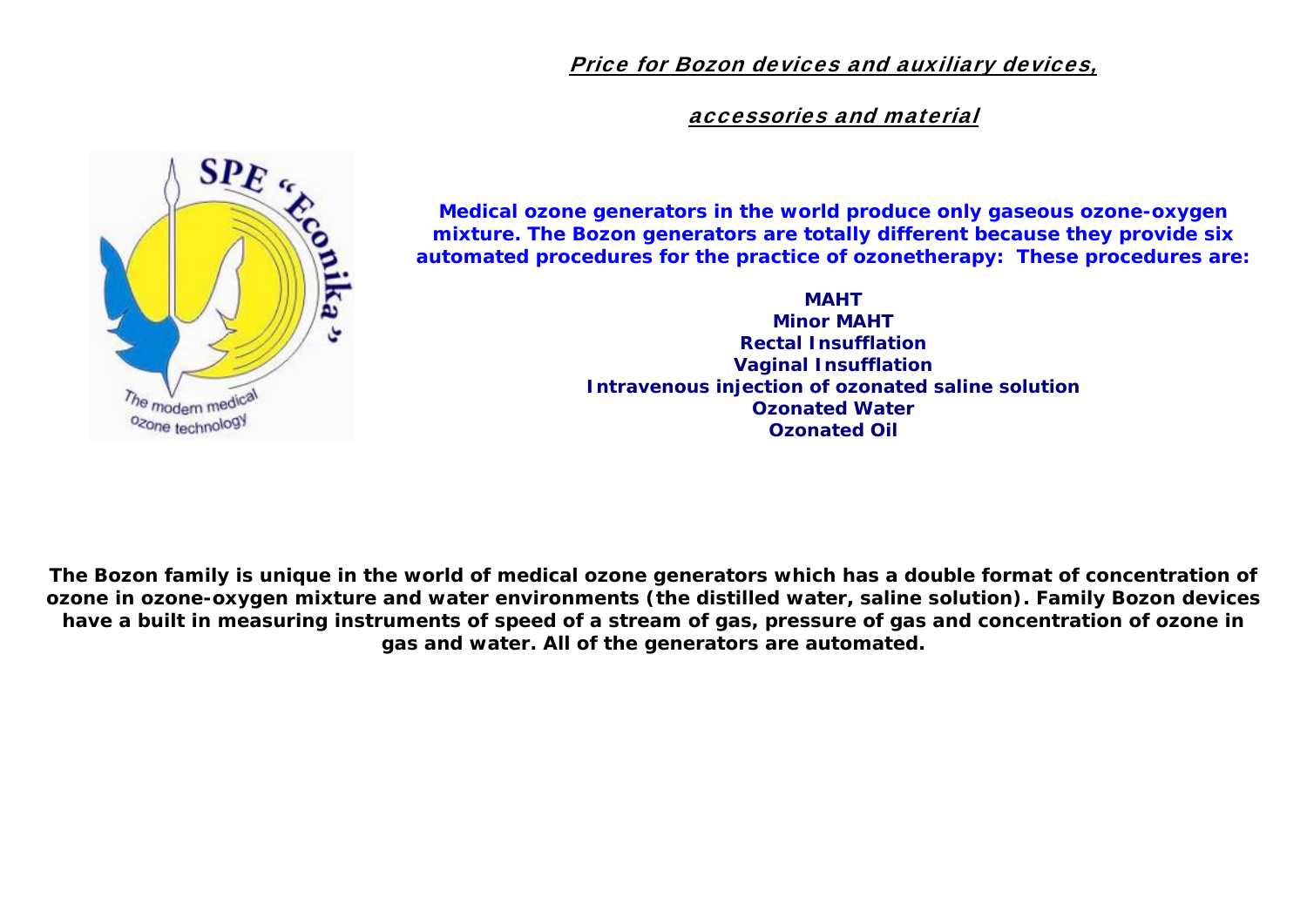| <b>Technical characteristics ozonetherapeutical device Bozon</b>                   |                                                                      |  |  |  |  |
|------------------------------------------------------------------------------------|----------------------------------------------------------------------|--|--|--|--|
|                                                                                    | Autohemotherapy major, Autohemotherapy minor, intravenous            |  |  |  |  |
|                                                                                    | infusion ozonated saline solution, Preparation of ozonated water and |  |  |  |  |
|                                                                                    | ozonated oil, rectal and vaginal insufflation, application ozone on  |  |  |  |  |
| Kinds of supported procedures                                                      | skin hand and foot, subcutaneous injection of ozone.                 |  |  |  |  |
| Way of installation of initial parametres (concentration of ozone in               | digital form built in keyboard or remote panel.                      |  |  |  |  |
| gas, or a saline solution, speed of a stream of gas, volume and<br>procedure time) |                                                                      |  |  |  |  |
| Form of measurement of a concentration of ozone in gas and water                   | UV-photometric                                                       |  |  |  |  |
| Form of measurement of the flow and pressure of gas                                | semi-conductor differential manometer                                |  |  |  |  |
| Stabilisation of parametres of procedure                                           | program                                                              |  |  |  |  |
| Range of concentration of ozone in an ozono-oxygen mix                             | $0.5 - 120$ mg/litre                                                 |  |  |  |  |
| Relative error of measurement of concentration of ozone in an                      | $< 10\%$                                                             |  |  |  |  |
| ozono-oxygen mix                                                                   |                                                                      |  |  |  |  |
| Range of concentration of ozone in water                                           | $0.5-30$ mg/litre                                                    |  |  |  |  |
| Relative error of measurement of concentration of ozone in an                      | $< 10\%$                                                             |  |  |  |  |
| ozono-oxygen mix                                                                   |                                                                      |  |  |  |  |
| Range of speed of a stream ozono-oxygen on a device exit                           | $0.1 - 2$ litre/ min                                                 |  |  |  |  |
| Relative error of measurement of speed of a stream of an ozono-<br>oxygen mix      | $< 10\%$                                                             |  |  |  |  |
| Productivity of the device gramme/hour                                             | >6 gramm/hour                                                        |  |  |  |  |
| Pressure of oxygen upon a device input                                             | $0,15-0,2$ mPa                                                       |  |  |  |  |
| Service life of a reactor of the generator of ozone                                | $> 10000$ hour                                                       |  |  |  |  |
| Power consumption                                                                  | $<$ 150 watt                                                         |  |  |  |  |
| The sizes of the device                                                            | 350*110*450                                                          |  |  |  |  |
| Device weight                                                                      | 8 kg                                                                 |  |  |  |  |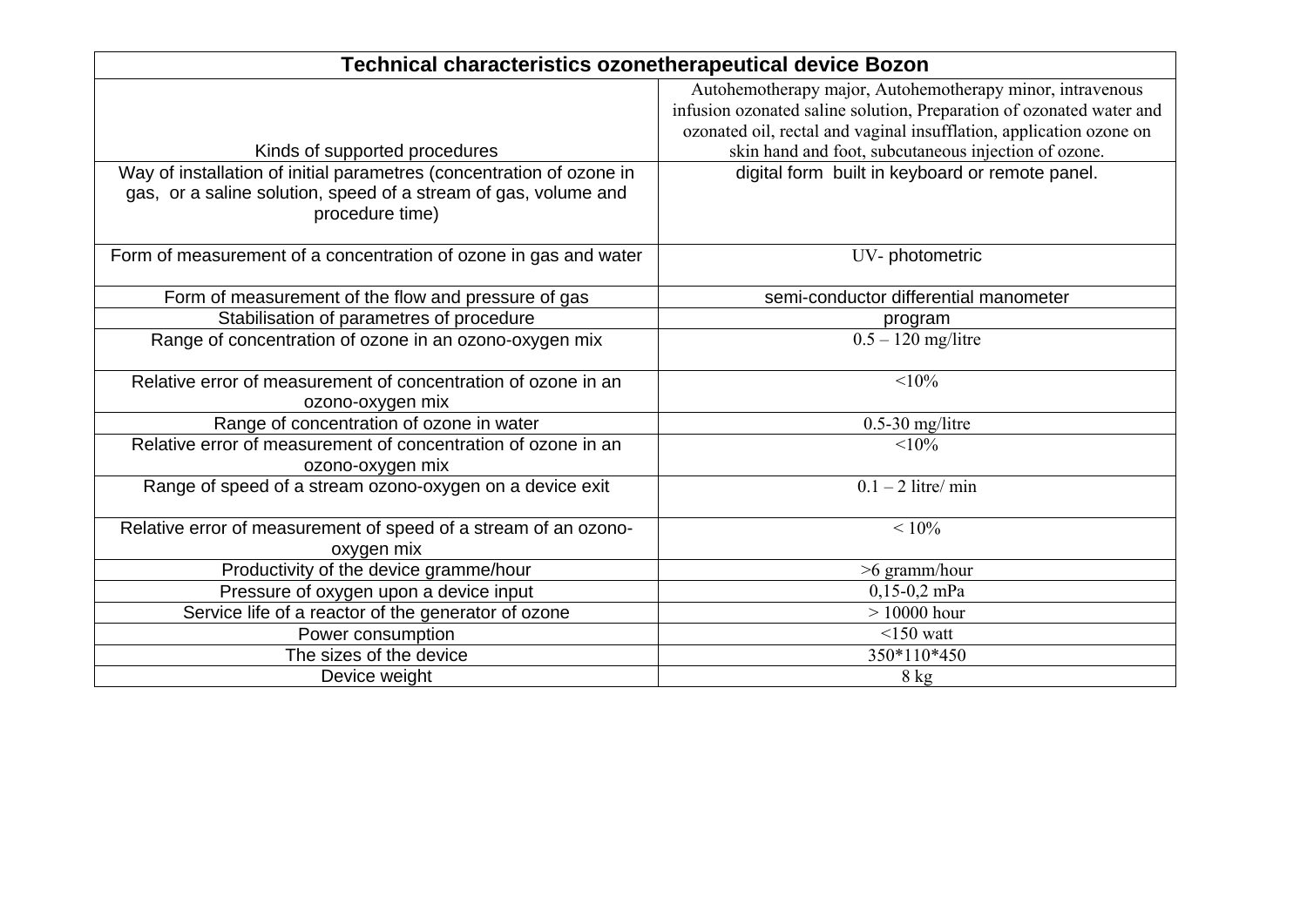| Functionality and metrology, advantages ozonetherapeutical device Bozon |                                              |                                                  |                                                                  |                                                                    |           |  |
|-------------------------------------------------------------------------|----------------------------------------------|--------------------------------------------------|------------------------------------------------------------------|--------------------------------------------------------------------|-----------|--|
| Kind of ozonetherapy<br>procedure                                       | Feature of Bozone-N device                   |                                                  | Features of the best world samples of devices for ozonetherapy   |                                                                    |           |  |
|                                                                         | Metrology                                    |                                                  | automatic                                                        | metrology                                                          | automatic |  |
| Autohemotherapy major                                                   | conc.O <sub>3</sub><br>in gas                | full                                             | full                                                             | full                                                               | full      |  |
|                                                                         | $\text{doze}\,O_3$                           | Full                                             | full                                                             | Manual calculate                                                   | none      |  |
|                                                                         | blood                                        | <b>Blood</b><br>exit                             |                                                                  |                                                                    |           |  |
|                                                                         |                                              | <b>Blood</b><br>returning                        |                                                                  |                                                                    |           |  |
|                                                                         | conc.O <sub>3</sub><br>in gas                | full                                             | full                                                             | full                                                               | full      |  |
| Ozonated saline solution                                                | cone.O <sub>3</sub><br>in saline<br>solution | At a<br>preparation<br>stage                     | Exact demanded<br>value                                          | full Only one<br>manufacturer in the<br>world (Medozon,<br>Russia) | none      |  |
|                                                                         |                                              | During<br>intravenous<br>procedure               | Maintenance of<br>exact value during<br>all time of<br>procedure | none                                                               | none      |  |
|                                                                         | cone.O <sub>3</sub><br>in gas                | full                                             | full                                                             | full                                                               | full      |  |
| Preparing ozonated oil                                                  | cone.O <sub>3</sub><br>in oil                | Calculation<br>under the<br>empirical<br>formula | full                                                             | none                                                               | none      |  |
|                                                                         | conc.O3<br>in gas                            | full                                             | full                                                             | full                                                               | full      |  |
| Preparing ozonated water                                                | conc.O3<br>in water                          | full                                             | full                                                             | Full Only one<br>manufacturer in the<br>world (Medozon,<br>Russia) | none      |  |
| Rectal and vaginal<br>insufflation                                      | conc.O3<br>in gas                            | full                                             | full                                                             | full                                                               | full      |  |
|                                                                         | flow                                         | full                                             | full                                                             | full                                                               | none      |  |
|                                                                         | volume                                       | full                                             | full                                                             | Manual calculate                                                   | none      |  |
| Processing of ozone of a<br>surface on a skin in                        | cone. O3<br>in gas                           | full                                             | full                                                             | full                                                               | full      |  |
| plastic containers                                                      | flow                                         | full                                             | full                                                             | full                                                               | none      |  |
|                                                                         | volume                                       | $\operatorname{full}$                            | full                                                             | Manual calculate                                                   | none      |  |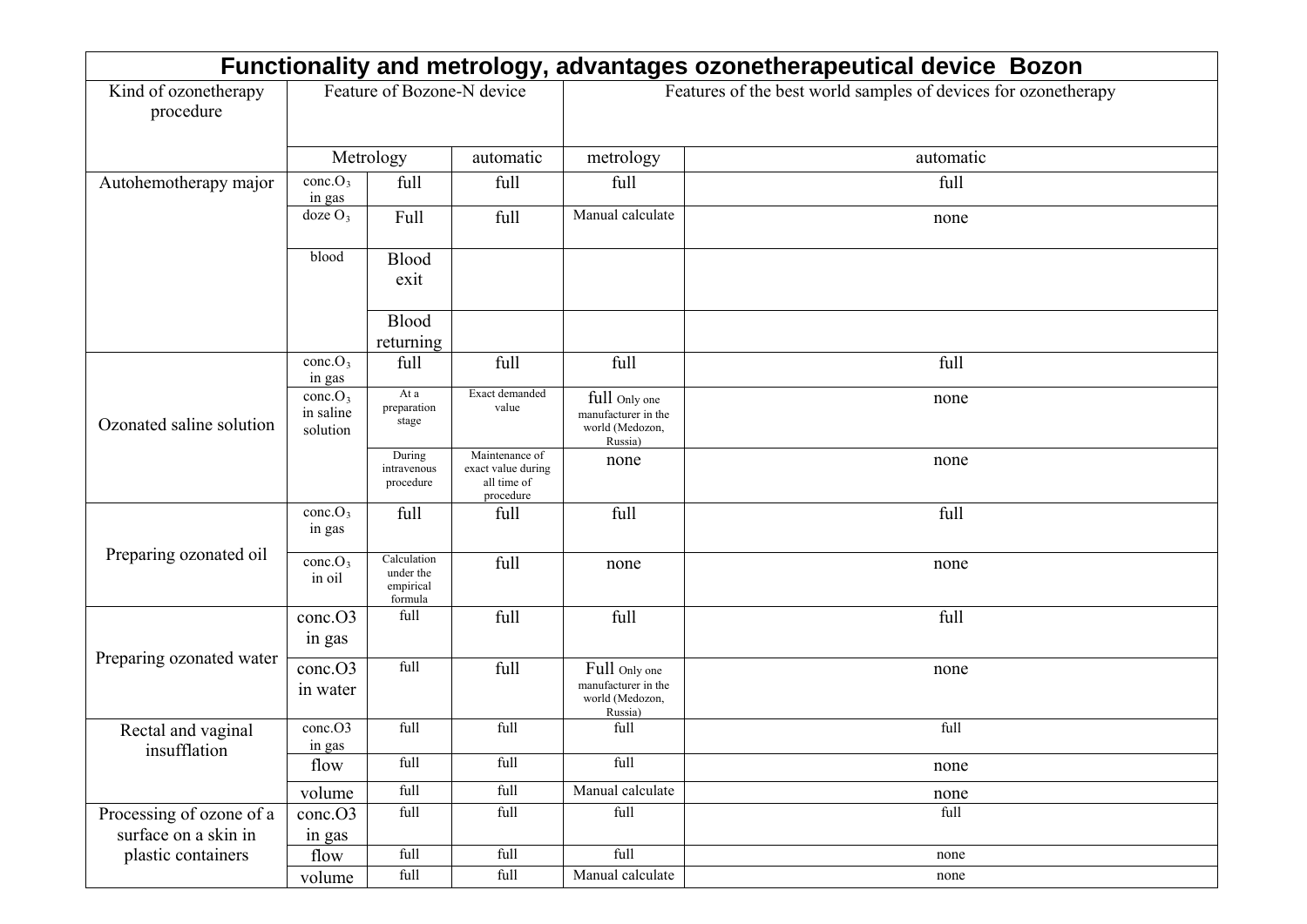

### **Ozone therapeutic device "Bozon-N"**

#### Complete set: when the contract of the complete set: the complete set:

The speed of a stream of gas is automatically adjusted within 0.2 - 1 l/min. It is applied to dispensing ozoneoxygen mixture in syringes, carrying out of procedures of MAHT, preparations ozonized saline solution, the ozonized distilled water and preparation of the ozonized oil. The generator can be delivered complete with the special concentrator of the highest clearing of oxygen. Installation use Bozon-N -SO, allows to you to work without oxygen cylinders.

**Price:2950 \$. (2000 for distributors, At purchase not less than 10 pieces)**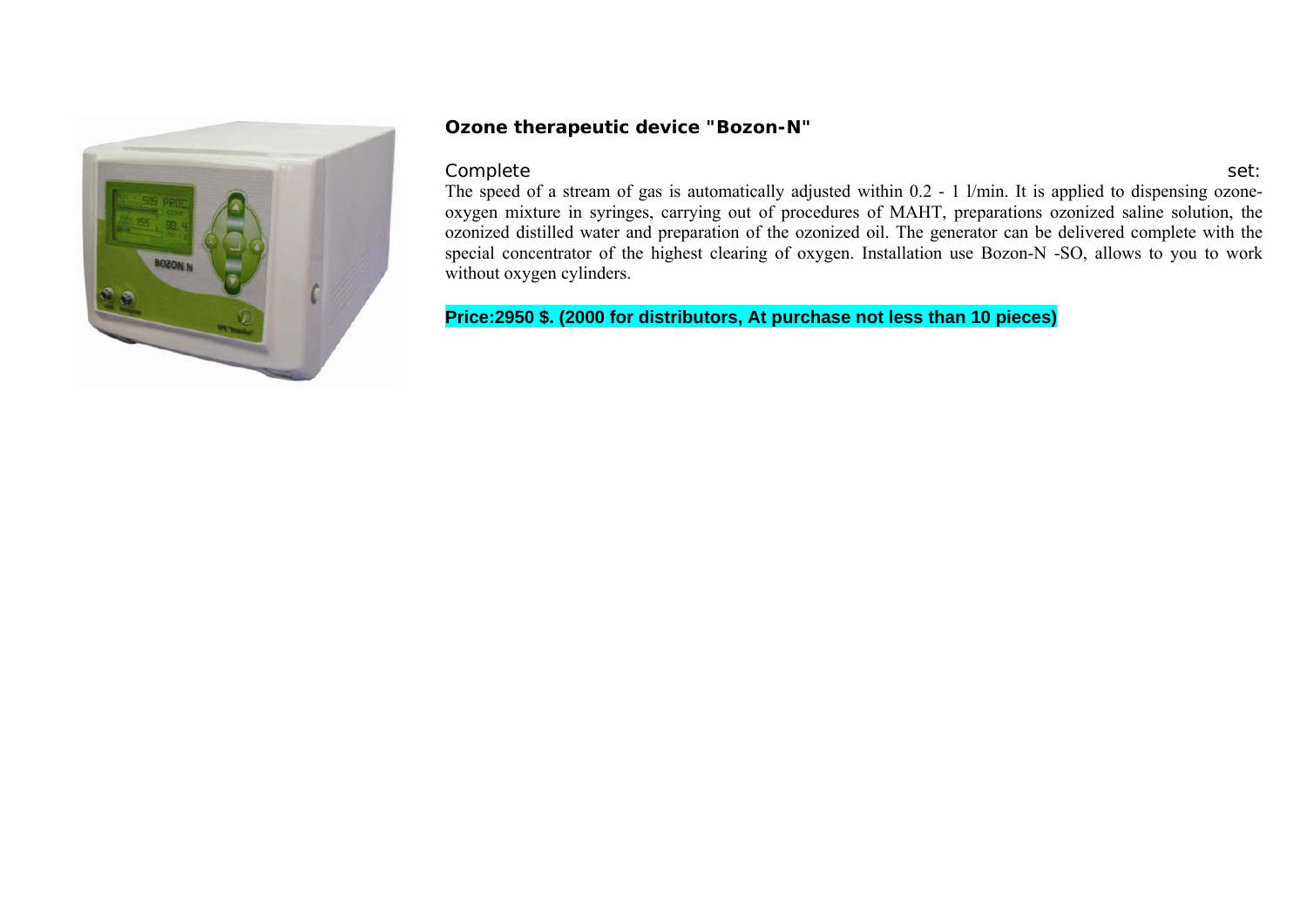

#### **Ozone therapeutic device "Bozon-N-SO" (self oxygen)**

Installation Bozon-N-SO. Represents device Bozon-N integrated with independent an oxygen source (the oxygen concentrator) supplied with specially developed filter of finishing clearing of oxygen. The independent source of oxygen allows to receive 96 % oxygen (4 % inert gas - argon) the maintenance of dust particles less than 10 mikrogramm/cubic metre, humidity - 15 degrees of Celsius (dew-point), nitrogen of 0.5 %, CO2 <0.1 %

### **Price:5300 \$. (4200 for distributors, At purchase not less than 10 pieces)**

## **Ozone therapeutic device "Bozon-N+"**

Complete set:

Generator of ozone - oxygen mixtures (OOM) with the built-in measuring device of the OOM flow and measuring device of ozone concentration in OOM.

The device is equipped by the measuring device of ozone concentration in water. Productivity of the device is 6 g/hr. Concentration of ozone at the outlet is from 01 to 120 mg/l. It consists of three modules for ozonization of the physiological solution and module for preparation of the ozonized distillate; a device for ozonization of oils and taking the ozone-oxygen mixture in a syringe during conduction of small autohemotherapy; one-time plastic bag for conducting skin application; a set for rectal insufflation

**Price:4170 \$. (3750\$ for distributors,MOK 5 pieces)**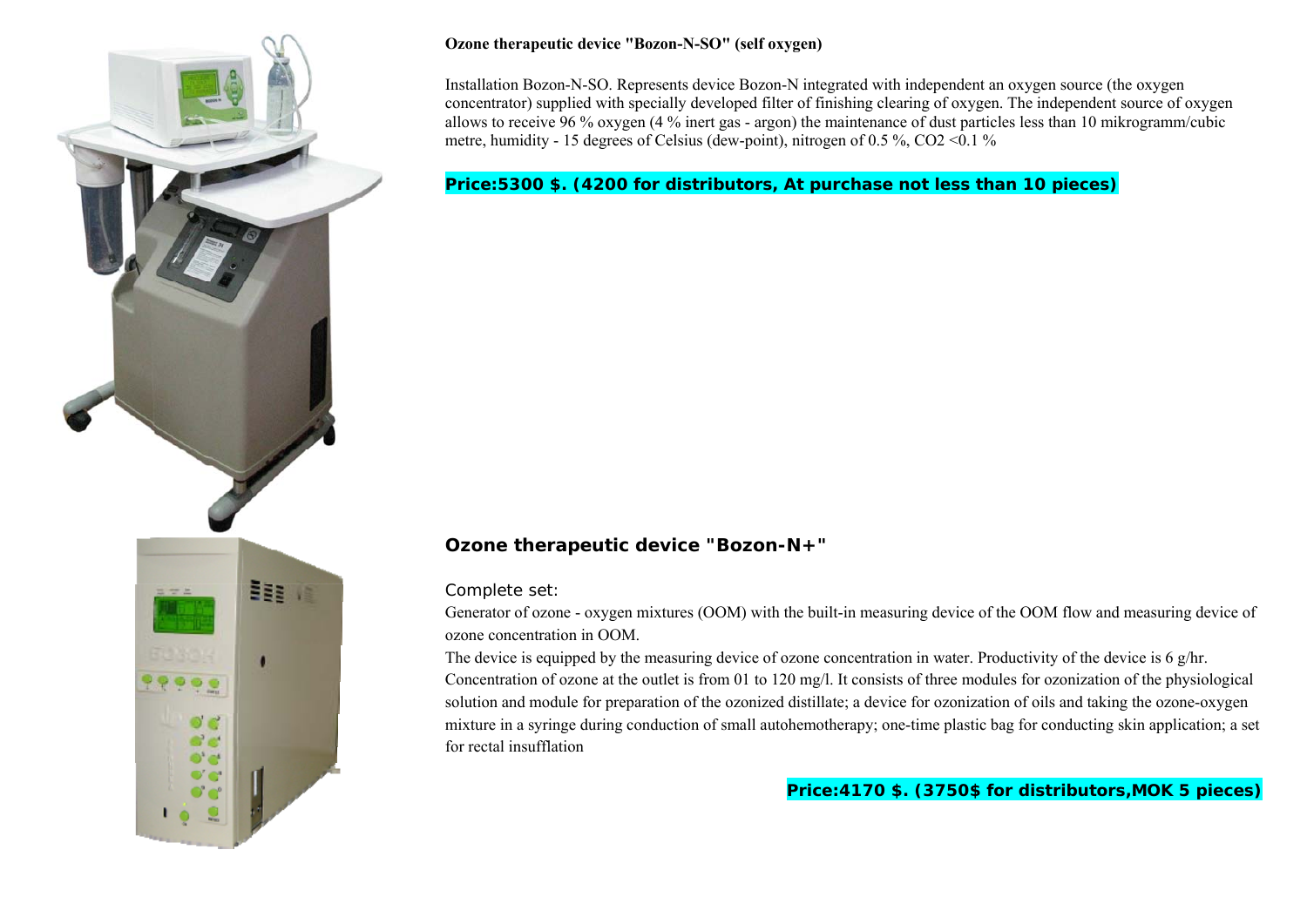

## **Ozone therapeutic device "Bozon-N+color"**

Complete set:

Generator of ozone - oxygen mixtures (OOM) with the built-in measuring device of the OOM flow and measuring device of ozone concentration in OOM.

The device is equipped by the measuring device of ozone concentration in water. Productivity of the device is 6 g/hr. Concentration of ozone at the outlet is from 01 to 120 mg/l. It consists of three modules for ozonization of the salin solution and module for preparation of the ozonized distillate; a device for ozonization of oils and taking the ozone-oxygen mixture in a syringe during conduction of small autohemotherapy; one-time plastic bag for conducting skin application; a set for rectal insufflation,

Generator have color LCD-display and guided by the remote control.

## **Price:4560 \$.(4100\$ for distributors,MOK 5 pieces)**

# **Ozone therapeutic device "Bozon-NK"**

The automated work place (AWP) of ozone therapist, with the local information-reference system of ozone therapist (ISSO2).

"ISSO2" has the databases of hospital case histories, autoindications and literature on ozone therapy.

The device is equipped with the measuring device of concentration in water.Productivity of the device is 6 g/hr. Concentration of ozone at the out let is from 0.1 to 120 mg/l It consists of three modules for ozonization of the salin solution and module for preparation of the ozonized distillate; a device for ozonization of oils and taking the ozone-oxygen mixture in a syringe during conduction of small autohemotherapy; one-time plastic bag for conducting skin application; a set for rectal insufflation.

**Price: 5000 \$.(4500\$ for distributors,MOK 5 pieces)**

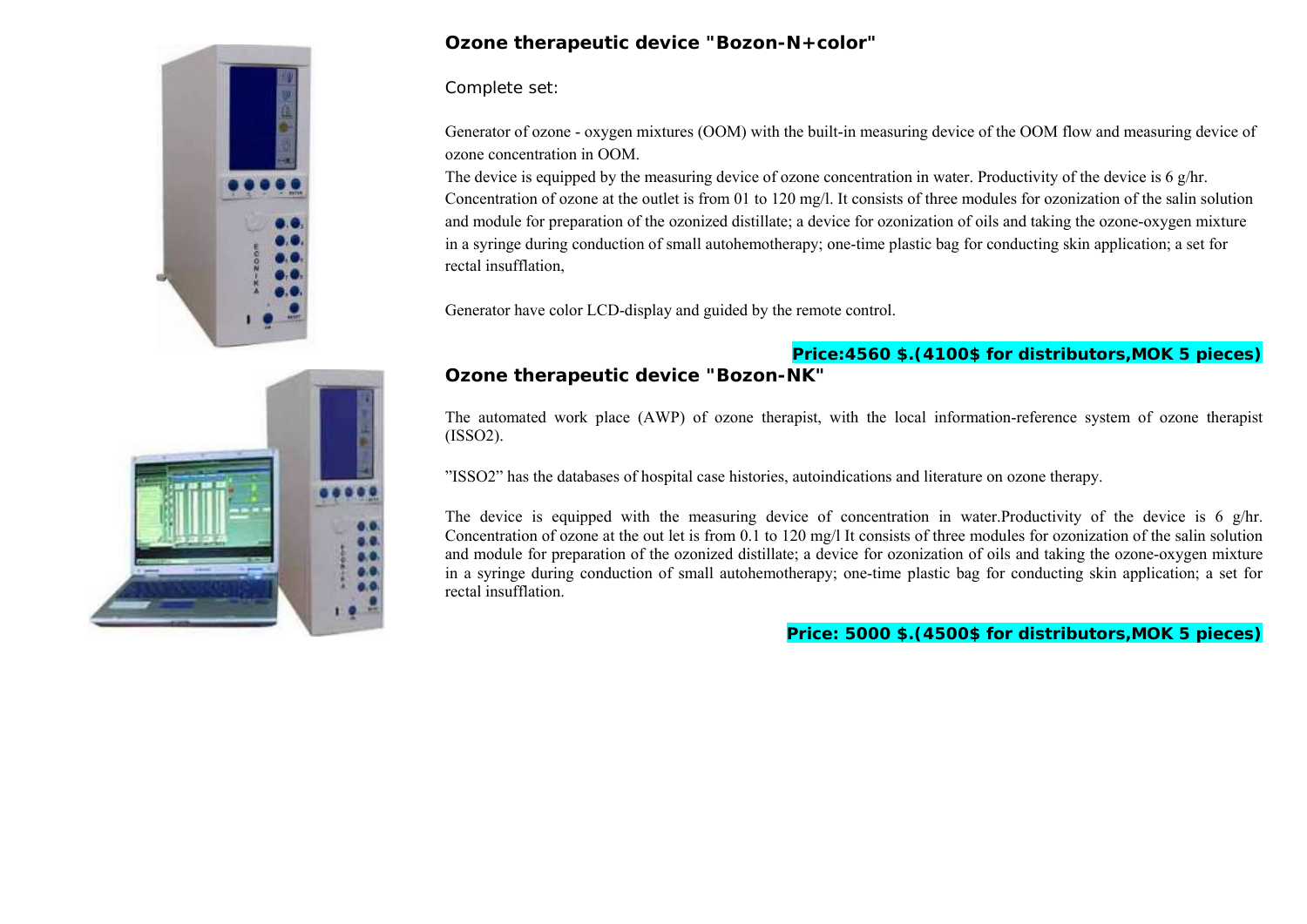

#### **Module "Bozon MOD**

Complete set:

The device is intended for preparation of the ozonized distilled water with the known concentration.

**Price: 200\$. (180\$ for distributors,MOK 5 pieces)**

**Module "Bozon MOF"**

Complete set:

Device is intended for measuring ozone concentration in the salin solution during the OPhS preparation and maintenance of the concentration during conducting intravenous infusion of the ozonized salin solution.

**Price: 180 \$. (160\$ for distributors,MOK 5 pieces)**

**Module "Bozon MOO**

Is used for preparation of the ozonized oil in the module MOO**.** 

**Price: 70 \$. (50\$ for distributors,MOK 5 pieces)**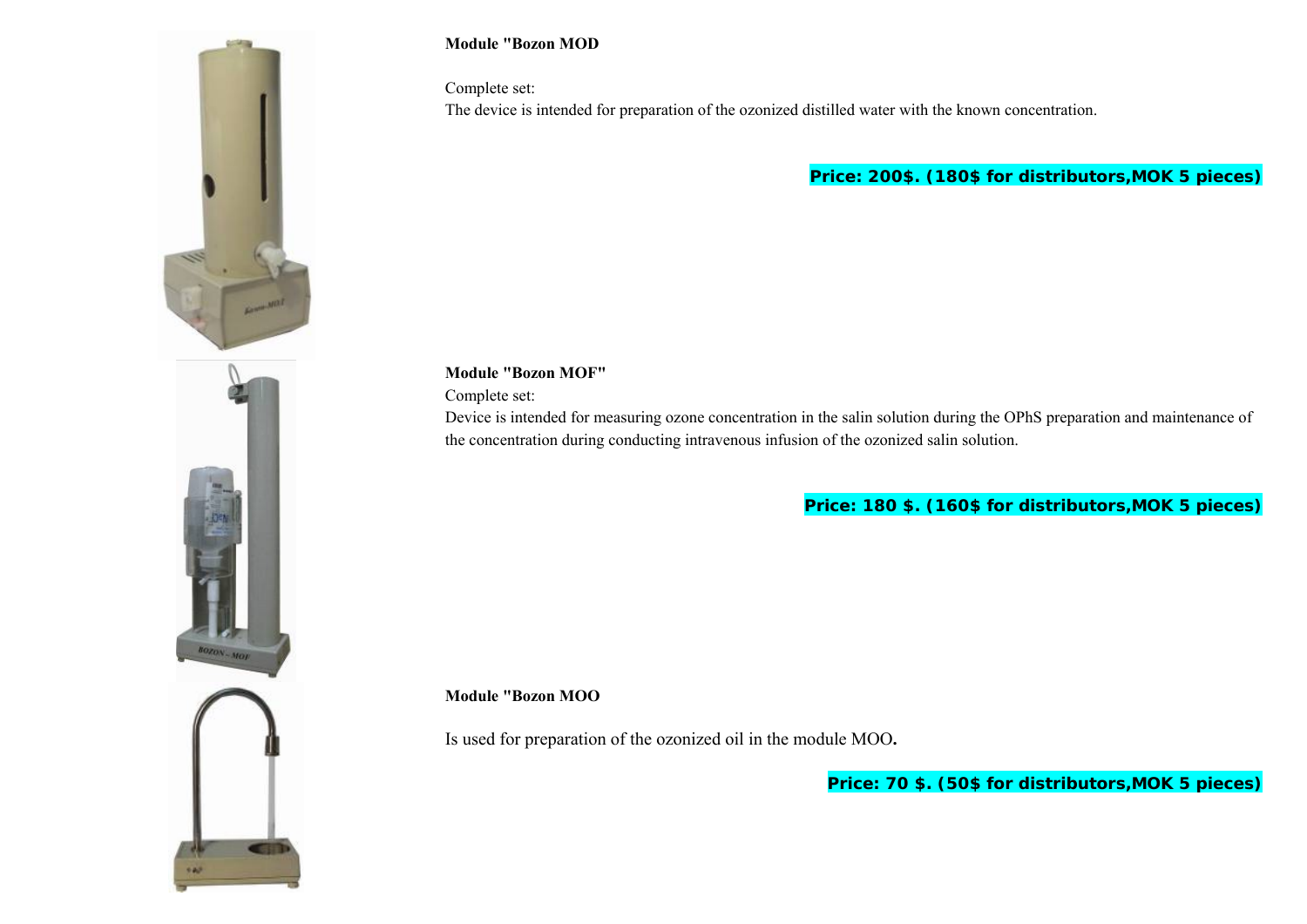



## **Module "Bozon-LOR"**

#### Complete set:

The Module "BOZON-LOR" is a device for ozone therapy of otitis, maxillary sinusitis by a method of ozone application inside the ear by catalytic deozonator. It allows to make application of ozone- oxygen mixture inside the ear at high concentration (10-100mg/l) without air pollution of a premise by ozone.

### **Price: 100 \$.(80\$ for distributors,MOK 5 pieces)**

**Module "Bozon-INGA"**

Complete set: The Module "BOZON-INGA" is intended for inhalation of ultrasonic hydrosol of ozonides.

### **Price: 600 \$. (530\$ for distributors,MOK 5 pieces)**

## **Measuring instrument "Bozon-DFG"**

Complete set:

The measuring instrument "BOZON-DFG" is intended for measurement of ozone concentration in gas, salin solution and distillate.

**Price: 900 \$.( 820\$ for distributors,MOK 5 pieces)**

### **Module "Bozon-BAGTO-LAZER**"

#### Complete set:

The Module "BOZON-BAGTO-LAZER" is an automated device for carrying out big autohemotherapy. There is a reverse peristaltic pump with the executive mechanism of cam type and a microprocessor control system. The application of the module "BOZON-BAGTO-LAZER" considerably (up to four times) reduces time of conducting the procedure. It sharply reduces traumatism of BAHT procedures due to the use of a 0.7 mm needle for taking blood. The device has the built in regulator of blood flow velocity, the timer and safety system preventing the possibility of air breakthrough into the vein during reinfusion of the ozonized blood. It is protected by patents of Ukraine and Russia

## **Price: 1220 \$. (1100\$ for distributors,MOK 5 pieces)**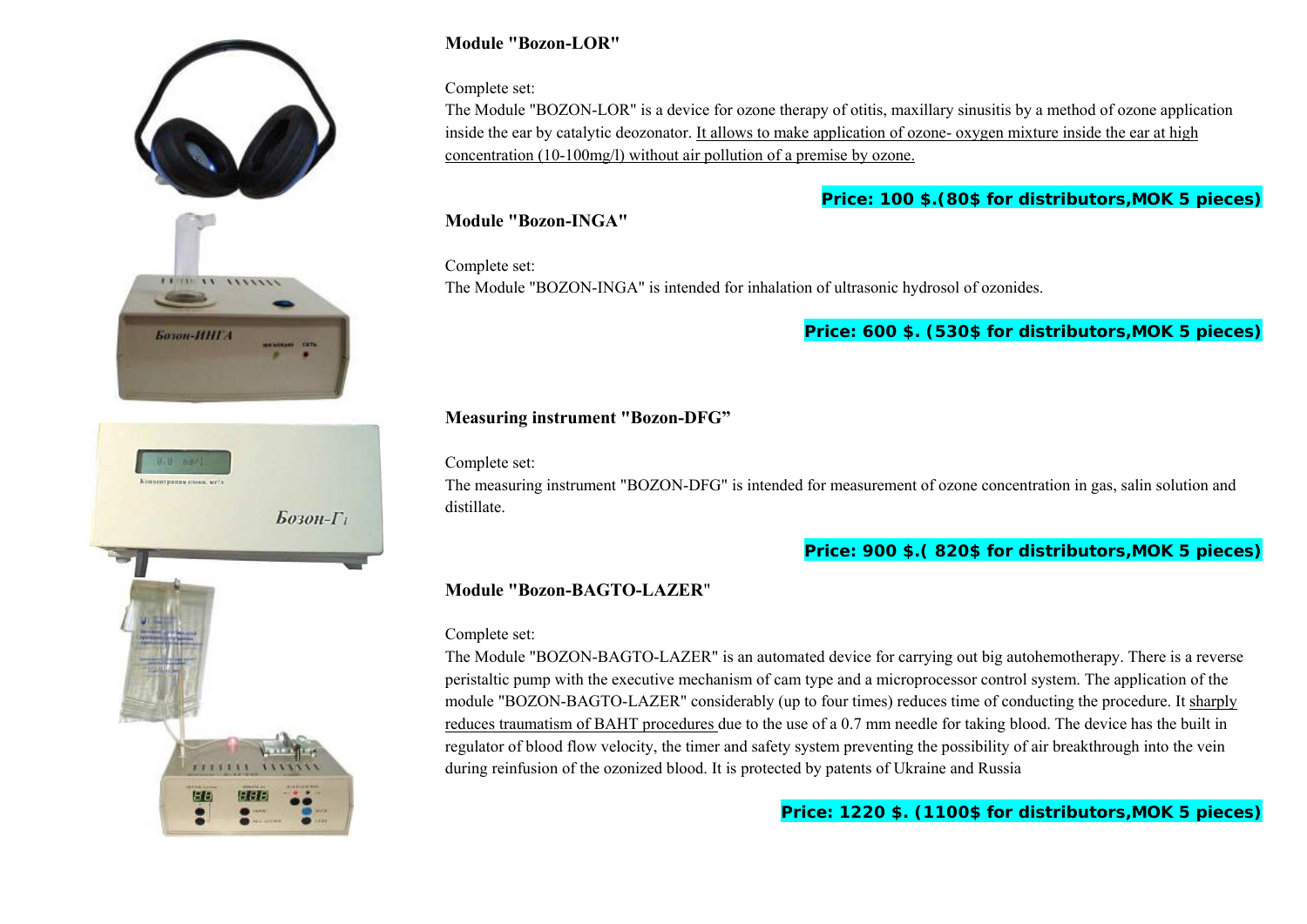

## **Module "Bozon-SNEG-3"**

#### Complete set:

The Module *"*BOZON-SNEG-3*"* is intended for strengthening of salin effect and controling painful reactions in patients during hypodermic injections of OOM by means of the combined influence of cold analgesia and influences of microcurrents. During tests it has shown a possibility of sharp increase in ozone concentration in hypodermic injections without strengthening pain of an injection. It is protected by patents of Ukraine and Russia.

## **Price: 810 \$. (730\$ for distributors,MOK 5 pieces)**

#### **Module "Bozon-PORT"**

Complete set:

The Module "Bozon PORT " incorporates the valve from the ozone-resistant material allowing to fill a syringe with OOM quickly that substantially simplifies hypodermic injections of OOM. Stability of OOM concentration is achieved by a constant purging through the module, surplus of OOM gets into the destructor.

## **Price: 120 \$. (100\$ for distributors,MOK 5 pieces)**



non-HOPT

This ozonizer works for the total removal of bad smells of substances during defecation, and also in intervals between using a toilet. It has a gauge of position which automatically switches the ozonizer at the moment a person sits down on a toilet bowl. After that the ozone blows at the toilet bowl. The ozonizer can be used for water ozonization in a bath, disinfecting of bed-clothes, footwear and other purposes.

**Price:180 \$. (120\$ for distributors, At purchase not less than 50 pieces)**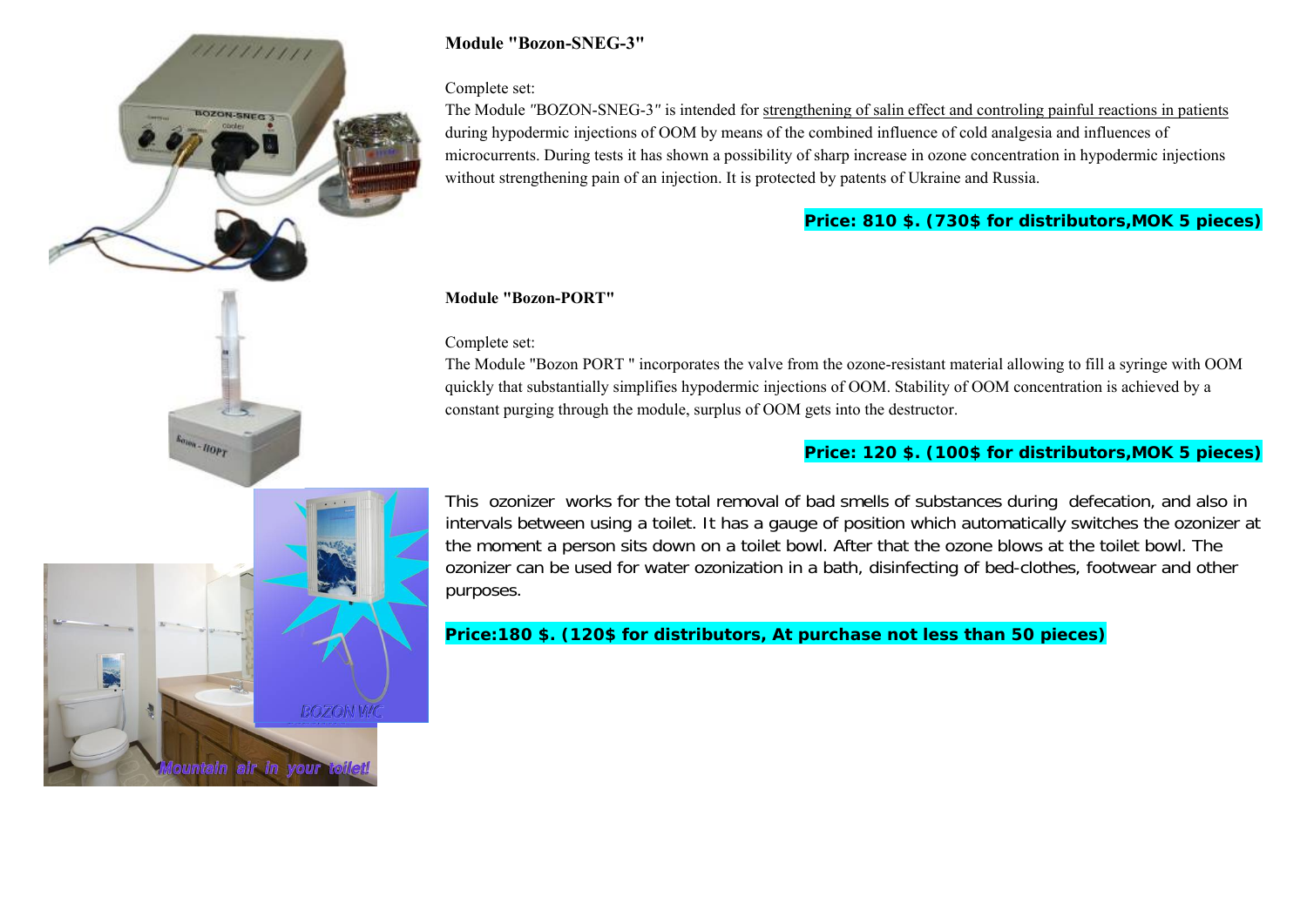

Ozonizer-ionizer for an air conditioning in premises. Provides removal of the extraneous smells, h armful flying substances and of dust. It kills microorganisms and a mould. It is intended for continuous work.

**Price:140 \$. (80\$ for distributors, At purchase not less than 50 pieces)** 

# *Auxiliary material:* (price for distributors)

**Complete set for rectal ozonetherapy** (rectal insufflation of ozone-oxigen mixture)

# **Price 2 \$( MOK <60 pieces), 1,5\$(MOK>120 and <1000), 1\$(MOK>1000).**

**Complete set for vaginal ozonetherapy "Bozon-VIN-100"** (vaginal insufflation of ozone-oxigen mixture, pure ozonide oil or vaginal instillation of ozonized water)

**Price 12 \$(MOK<60), 10\$(MOK>120 and <1000), 8\$(MOK>1000).**

Destructor ozone for carrying out of procedures in which are used "Bozon-VIN-100"

**Price 25\$**

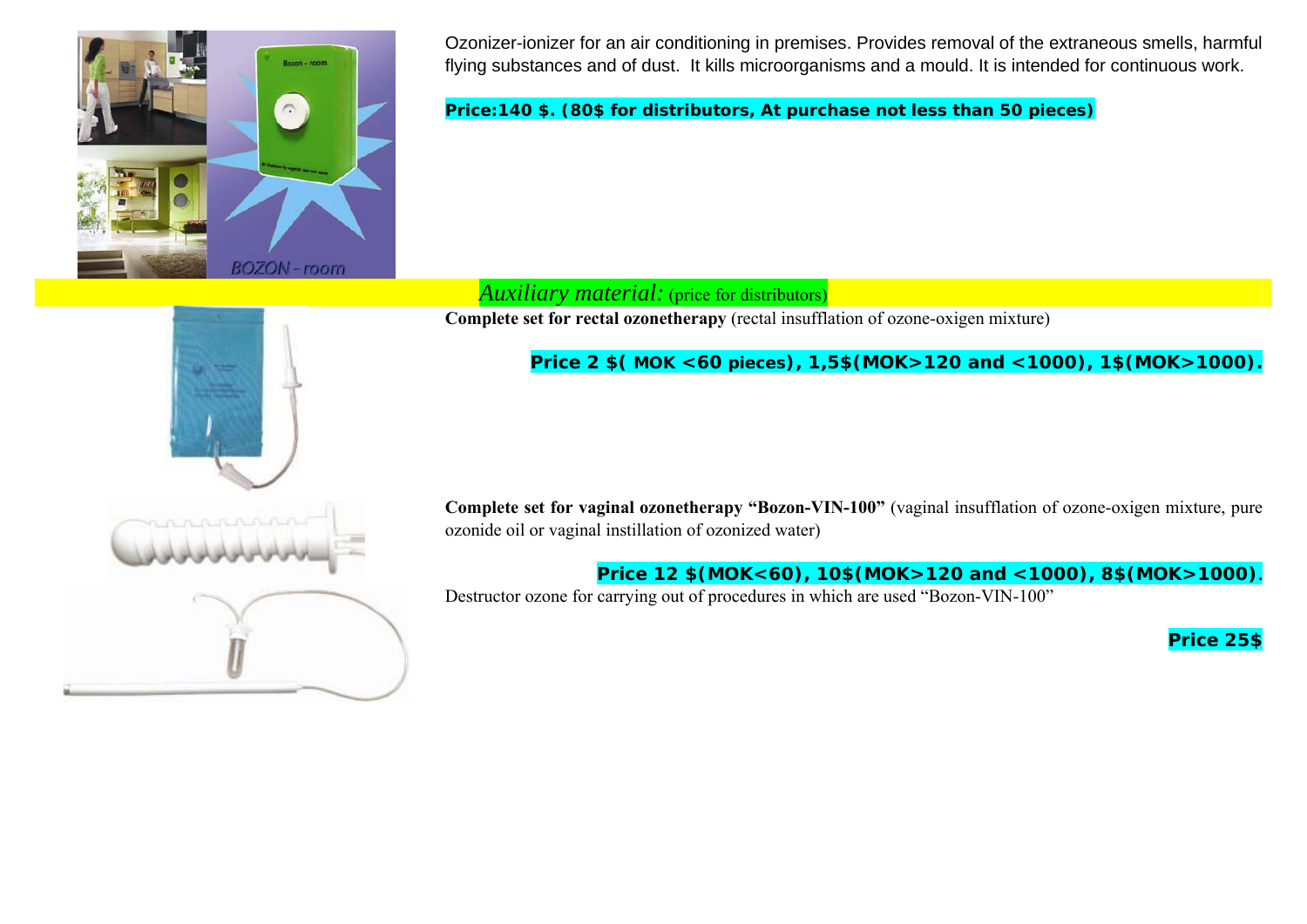

**Price 3\$(MOK<60), 2\$(MOK>120 and <1000),1,5\$(MOK>1000)**

**Needle for preparation ozonized salin solution :** 

**Europe –** 

**Price 5\$(MOK ≤100), 4\$(MOK >100),** two channel needle for plastic bottle,

**USA, Latin America** –

**Price 6\$(MOK≤100), 4\$(MOK>100)** three channel needle for glass bottle. **Products and sets based on use pure ozonides**

#### **Pure ozonides oil 25 ml:**

OzonoVita Medium peroxide number = 400

**Price 5 \$ (MOK** ≤**100) 4\$( MOK >1000)** 

OzonoVita Forte peroxide number = 800

**Price 10 \$ ( MOK** ≤**100) 6\$( MOK >1000)** 

OzonoVita SuperForte peroxide number = 1200

**Price 14 \$ ( MOK ≤100) 8\$( MOK >1000)**



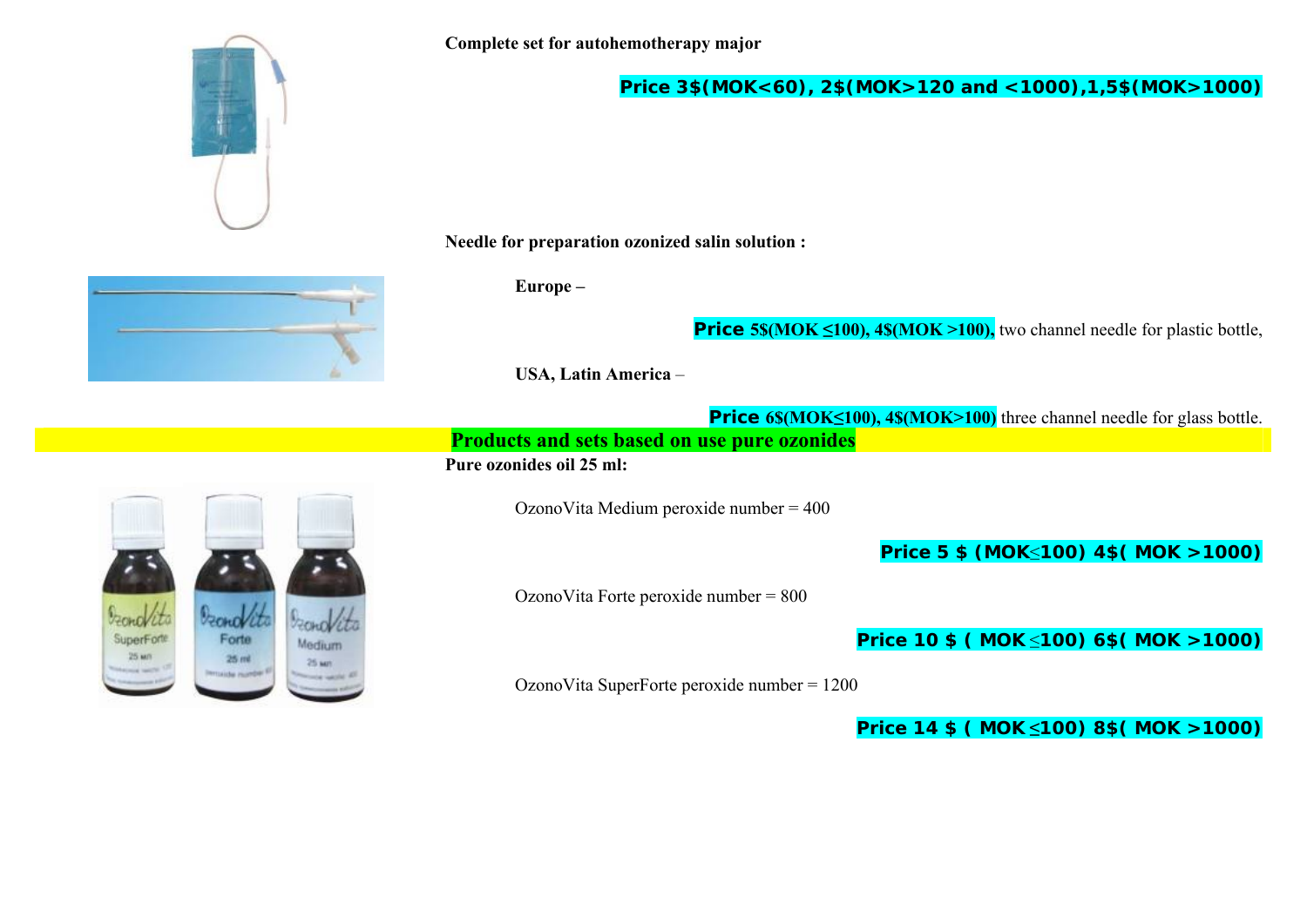

**Means for treatment of illnesses of gums (**packaging in airless bottle,30 ml):

**"OzonoVita-Denta"**

**Face cream (**packaging in double-head airless bottle,30 ml**):**

**"OzonoBella"**

**Price – 35\$.**

**Price 25\$.**

**Set for rectal or vaginal injection pure ozonides** "**Bozon**- **RVPO-600"** (suppository)

**Price 3\$(MOK ≤1000), 2\$(MOK>1000)**

**Cosmetic balsam "OzonoBella"**

100ml

**Means for treatment of illnesses of gums (**packaging in airless bottle,100 ml**):**

**"OzonoVita-Denta"** 

**Price 65\$**

**Price70\$**